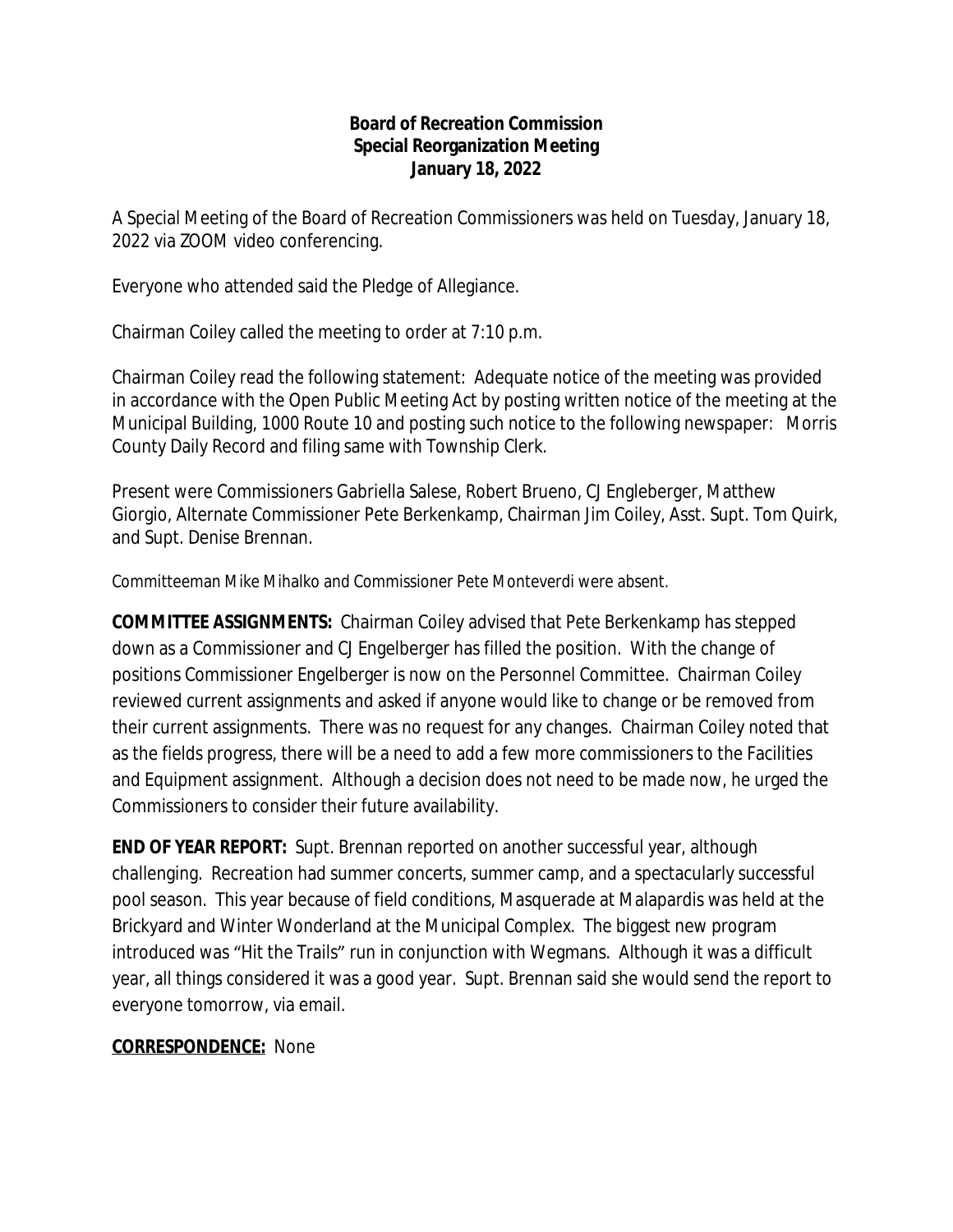### **ENGINEERING REPORT:**

**Bee Meadow Pool Shower Renovation:** Bee Meadow Pool shower renovation bids have gone out. While there were several bids there was some confusion about how the request for bids was written and now has to go to the lawyer. As of today, Dave Leo said the bid was awarded to the second lowest bidder and will be on the agenda at the Township Committee Meeting on February 10<sup>th</sup>. Only the Woman's Room shower can be upgraded based on the bid (\$38,015.94). If additional funds are secured for 2022 the Men's Room improvements can be sent out for bid for this year. Actual construction would be dependent on availability of funds.

*Supt. Brennan said she spoke with Silvio Esposito, CFO today and currently there is \$51K set aside for the renovation of the restrooms. She asked Silvio to put another \$25K in capital so both restrooms can be done together. She told the Commissioners she will speak to Dave Leo about the funds tomorrow.*

**Bee Meadow Nature Trail – Phase II:** Final approval received from NJDEP. Plans and Specifications are 99% complete. Anticipate advertising project this month with award in March 2022.

**Bee Meadow Nature Trail – Phase III:** Wetland delineation and associated survey work complete. Preparing application to NJDEP. 90% progress set of drawings received from consultant on September 3rd is under Township review.

**Bee Meadow Nature Trail – Phase IV:** Wetland delineation and associated survey work complete. Preparing application to NJDEP. 90% progress set of drawings received from consultant on September 3rd is under Township review.

**Black Brook Park Multi-Purpose Field:** Floor Hazard Area Verification and LOI submitted to the NJDEP on October 12th. Waiting on NJDEP.

**Malapardis Tennis Court Resurfacing:** Bid opening was December 14, 2021. No bids received. Need to reevaluate scope of work for re-bid.

**Bee Meadow Park Turf Field:** Project will likely need NJDEP permit(s). Meeting held with turf vendor. Meeting scheduled with B.A. to discuss project bidding/award options.

**COMMENTS FROM THE PUBLIC:** Christopher Calabro, Whippany, introduced himself and said that he was interested in becoming active on the Recreation Commission. He noted that he sent his information for consideration.

**ASSISTANT SUPERINTENDENT'S REPORT:** Tom Quirk Asst. Supt. reported on the following: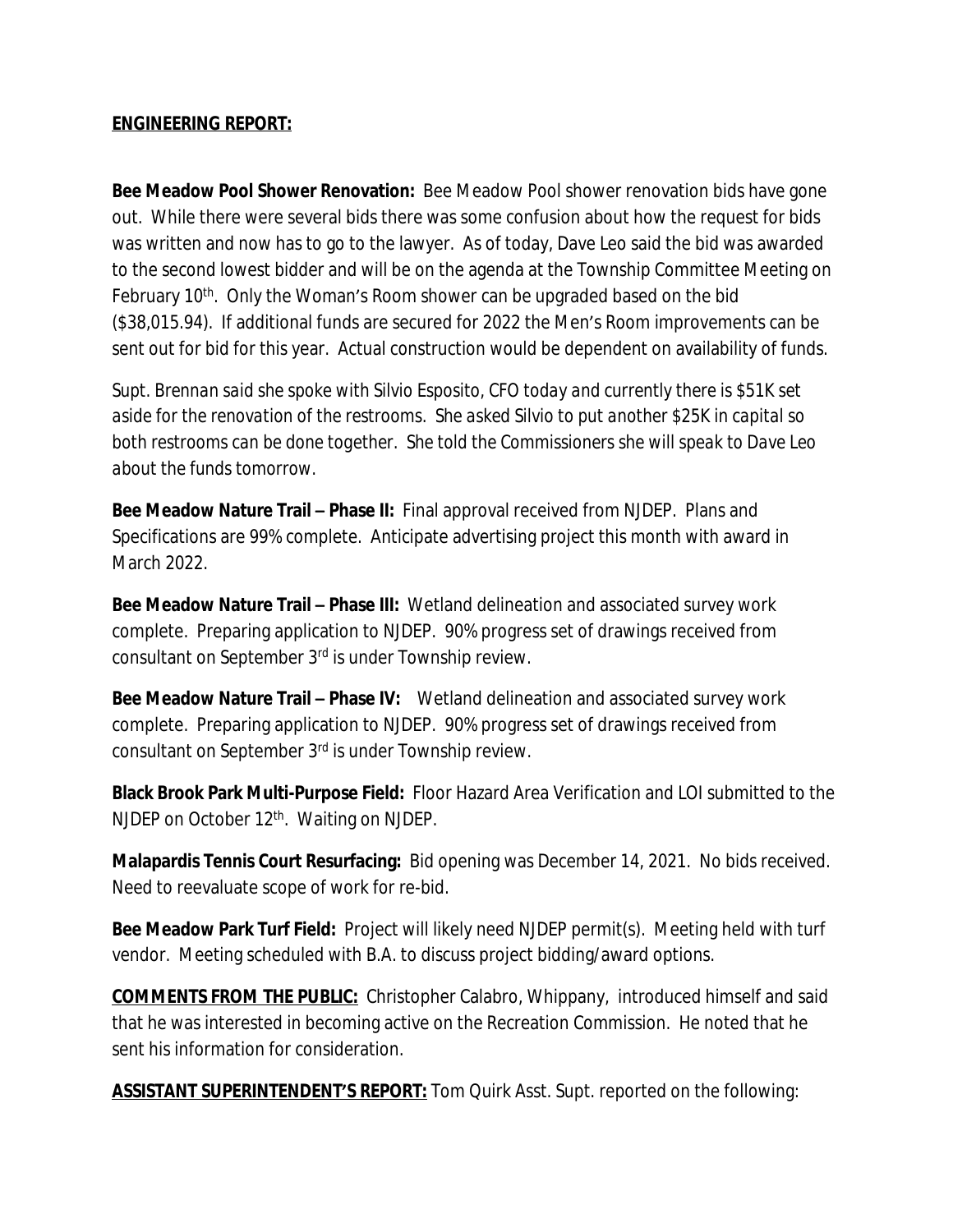**Wrestling:** Wrestling started back last Friday after a COVID break. The HVAC in the Community Center has been problematic and the building has been without heat, so Asst. Supt. Quirk said he was very appreciative that the High School was able to accommodate us on short notice.

**Ski Club:** The Ski Club had their first trip last Friday and all went well. It's a good size group with 80 registered. There were no major issues on our end, but the mountain had a few registration issues.

**Basketball:** The season is up and running for both Recreation and Travel Basketball. Unfortunately, there were a couple of COVID issues over the weekend that had to be resolved and included the Department of Health and the schools as well. Everyone has been doing their best to keep the program up and running. Unfortunately, every time there is an exposure there is a lot of work involved making notifications.

**Field Requests:** Spring & Summer field applications went out last Friday. The deadline to have them returned is February 15<sup>th</sup>. The start date for field usage begins April 1<sup>st</sup>. If the fields are playable prior to April 1<sup>st</sup> practice will be allowed.

**SUPERINTENDENT'S REPORT:** Supt. Brennan reported on the following:

**Girls Lacrosse:** Hanover Township Girls Lacrosse was involved in a tri town league including Florham Park and East Hanover. However, about two years ago there was a club team that was run out of Florham Park that started to poach our girls. Last year we had strong grade 3-4 and 5-6 teams, and while we had 8<sup>th</sup> grade girls there were no 7<sup>th</sup> grade registrations. This year our problem is that we have no coaches. We sent out a call for coaches and so did East Hanover, but there was no response. We even contacted US Sports, but they are unable to help because they are having staffing issues. Today notification was sent out to parents letting them know we are not able to field any teams because we do not have coaches.

In the spring we plan to set up a series of clinics for those who are not interested in playing clubs sports but are interested in honing their skills. Hopefully next year we can also offer some coaches clinics and then be able to recruit coaches and field our teams.

**Summer Concert Series:** Supt. Brennan said she sent out a survey about the Summer Concerts. To date 266 responses have already been received. She said she would send everyone a copy of the results once they have been compiled.

# **NEW BUSINESS:**

**Ice Rink:** Central Park rink is for hockey players. Malapardis rink is used for skaters, but is deep and often doesn't freeze. Brian Foran got a portable rink and set it up over at Veterans to be used for skaters, not hockey. However there have been some issues so signage with the rules